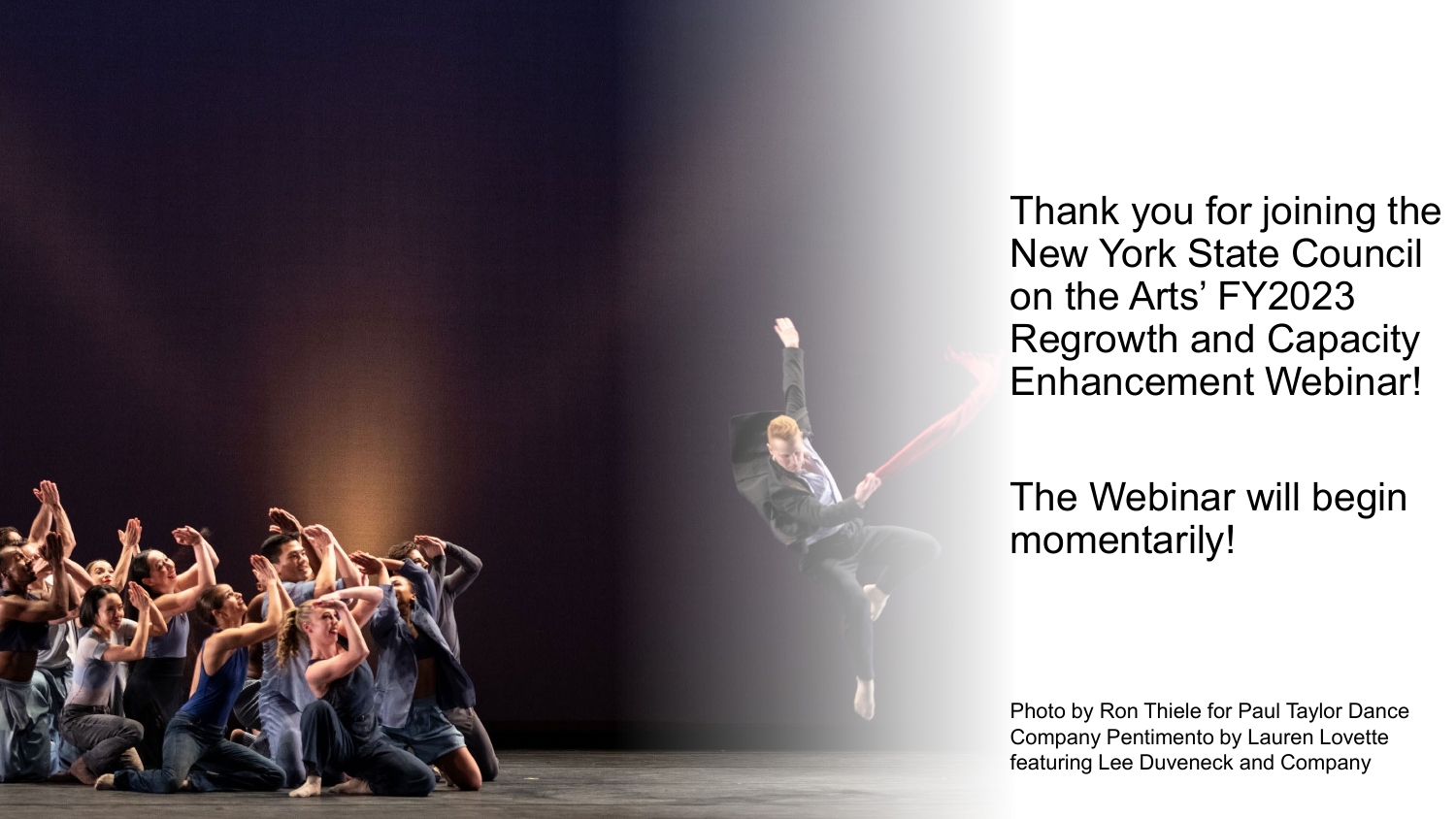

#### **REGROWTH AND CAPACITY ENHANCEMENT**

**NYSCA FY2023 Webinar Week**

**Hosted by: Kristin Herron, Program Director and Leanne Tintori, Program Director**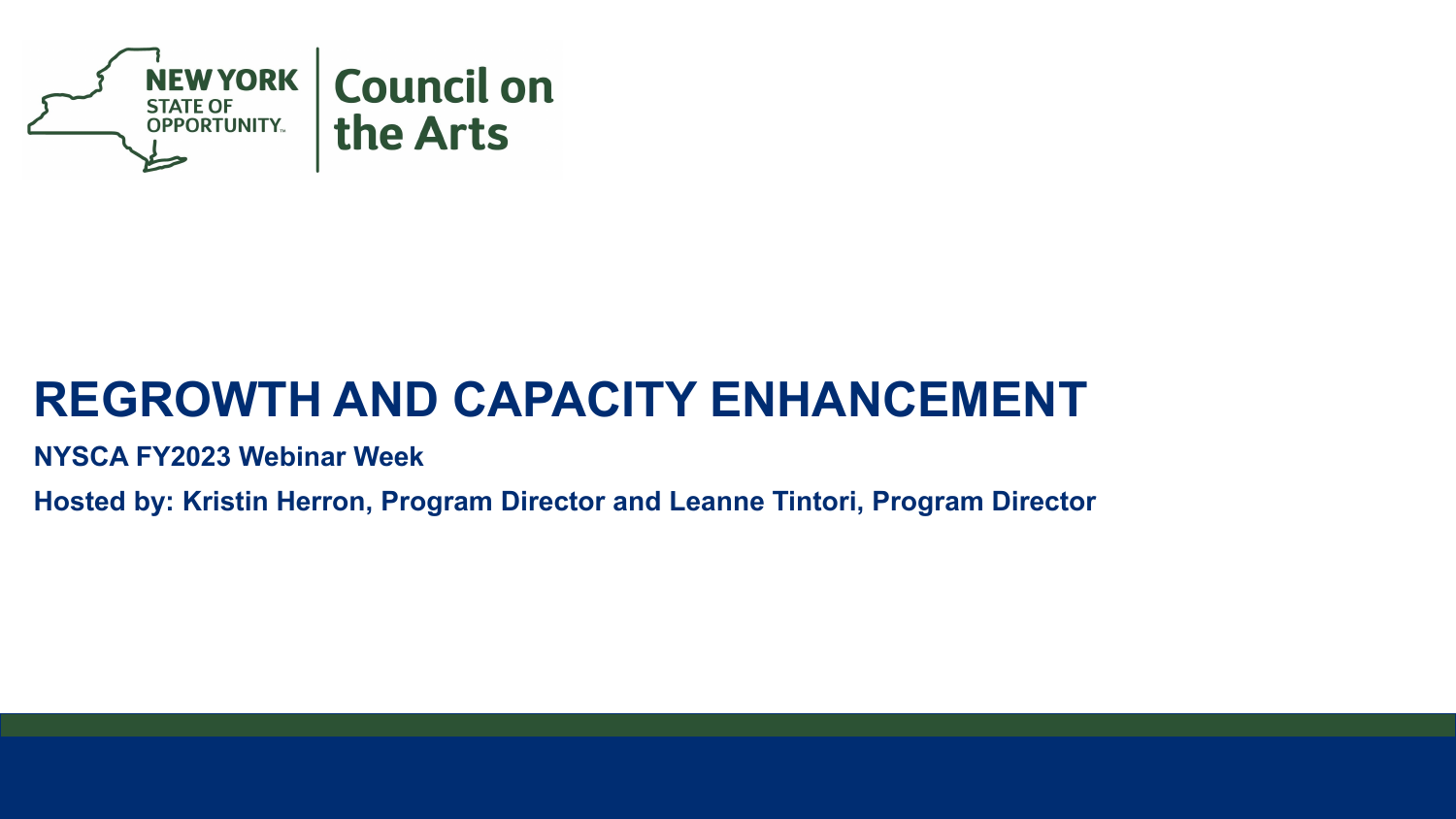#### **Welcome!**

• The FY2023 **guidelines** and **application manual** can be found on the FY2023 Opportunities Page on the NYSCA website: [https://arts.ny.gov/FY2023FundingOpportunities!](https://arts.ny.gov/FY2023FundingOpportunities)

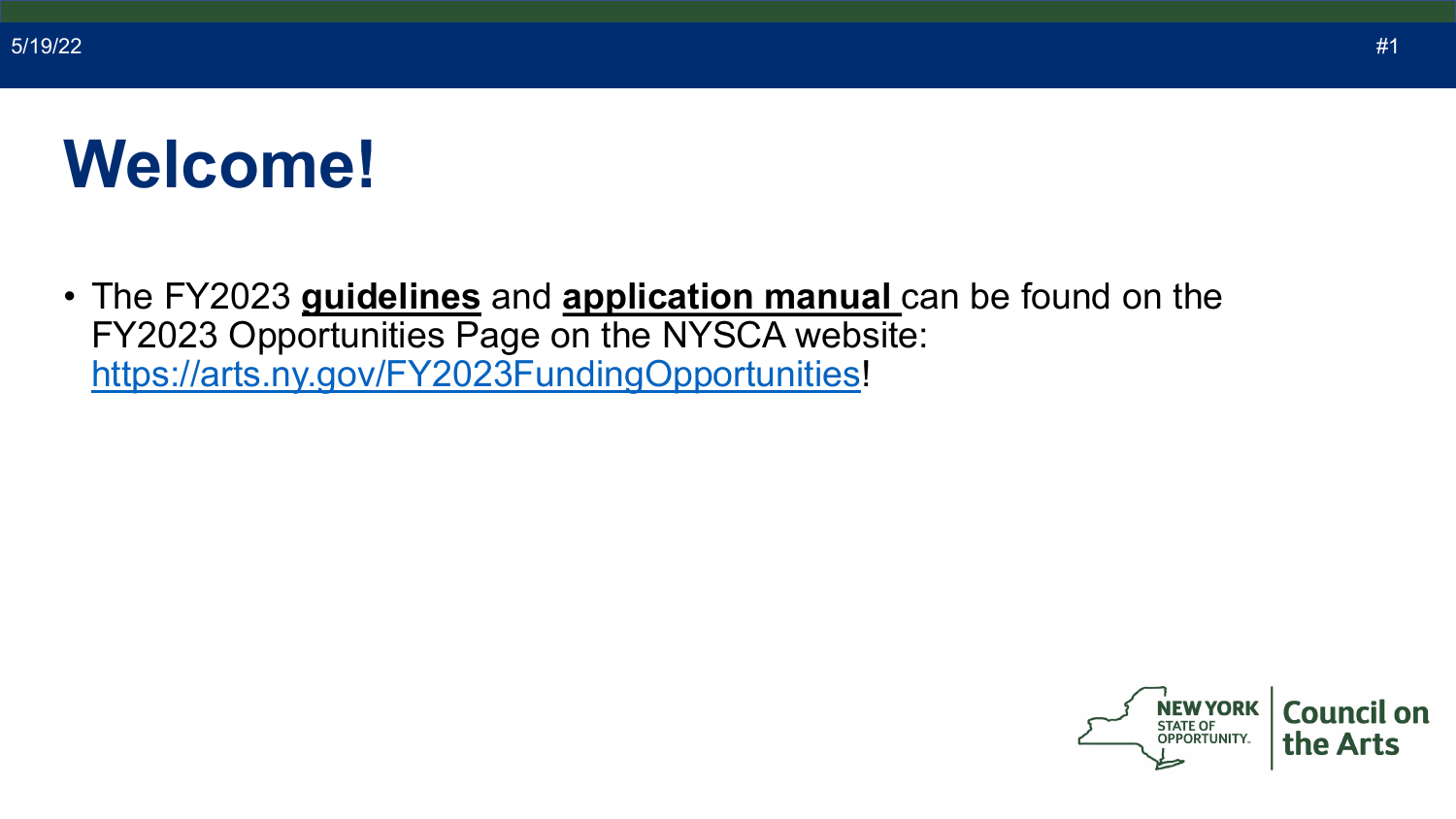# **NYSCA FY2023 Funding Overview**

- We are immensely grateful to Governor Hochul and our State Legislature for a record \$140 million investment in the arts
- Five NYSCA opportunities are currently open
- Capital Projects funding opportunity will open in Fall 2022

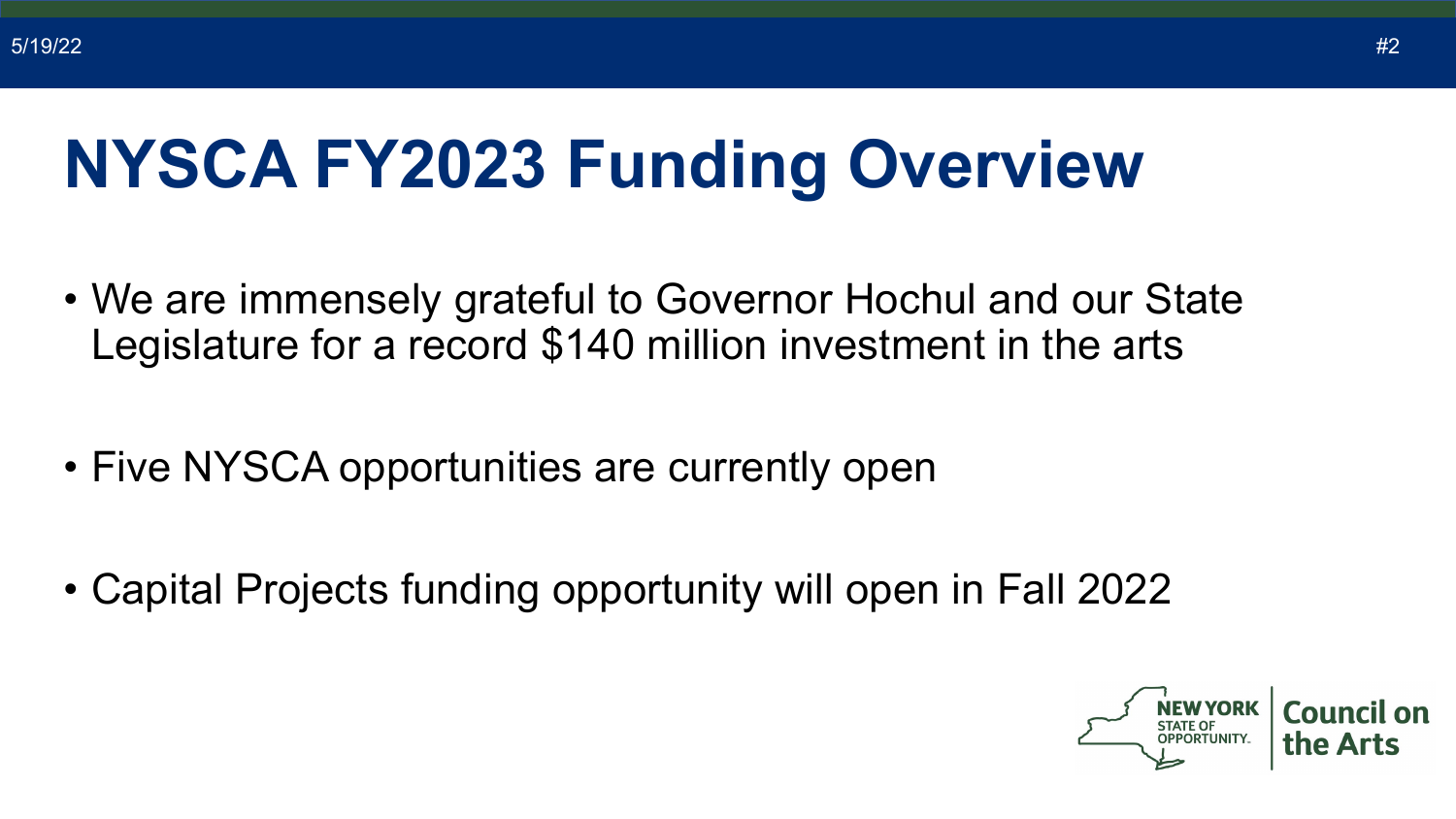#### **Prequalification**

- You must be Prequalified in the New York State Grants Gateway online portal at the application deadline to be eligible for funding from NYSCA. *Please note: This is a separate portal from the application portal.*
- Don't wait start this process now!
- **Nonprofit organizations must be prequalified to do business with New York State agencies before they can compete for State grants.** The process allows nonprofits to address questions and concerns prior to entering a competitive bid process.

**Council on** 

the Arts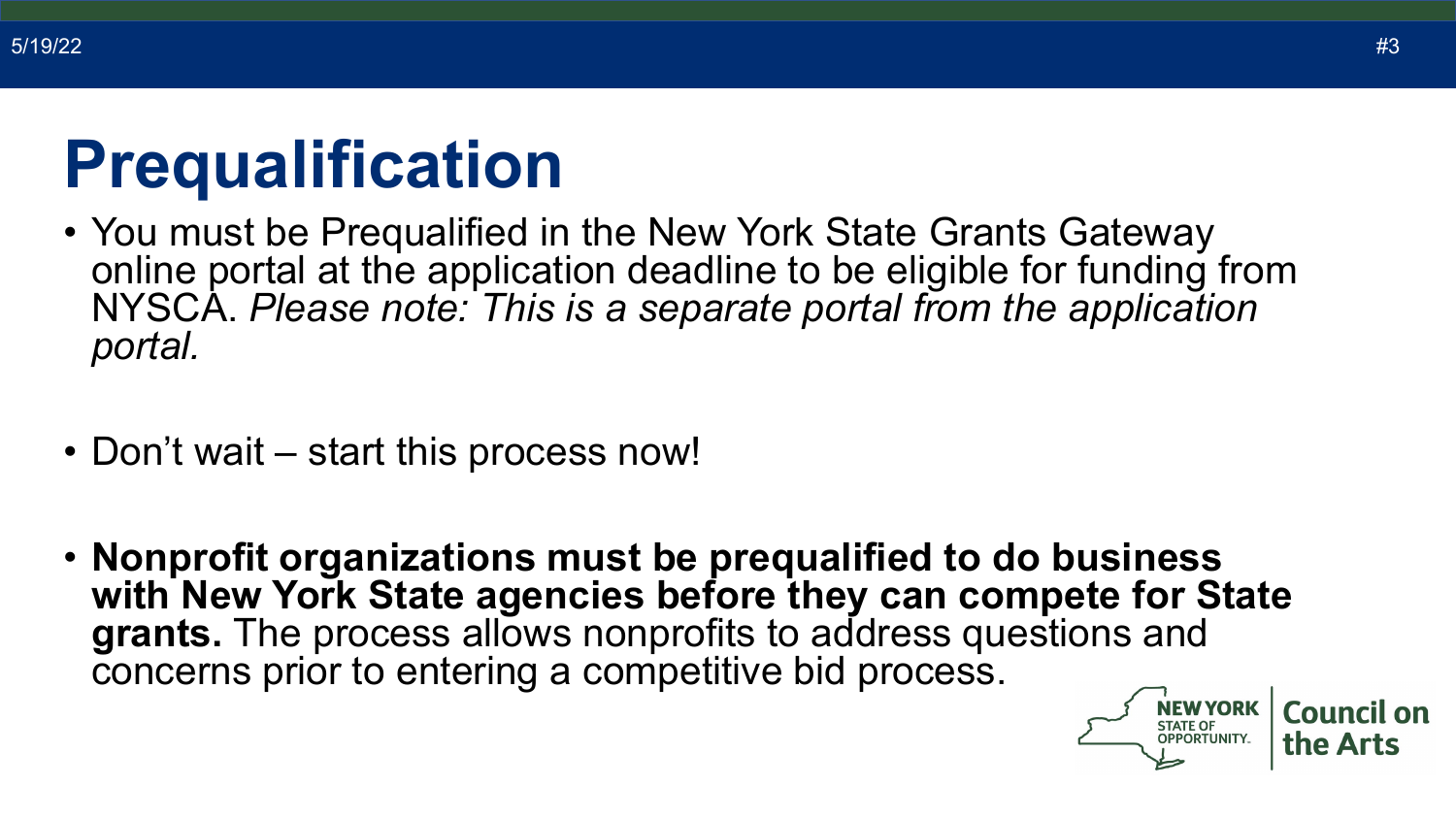#### **Prequalification**

- **New Applicants:** Please begin the Prequalification process as soon as possible.
- **Returning Applicants:** Please be sure to check their vault status. *Hundreds of vaults are expiring in the next few months, please review your status today*.
- If you have additional questions on the Prequalification requirement, please contact us at [help@arts.ny.gov](mailto:help@arts.ny.gov) or visit our website for more information.

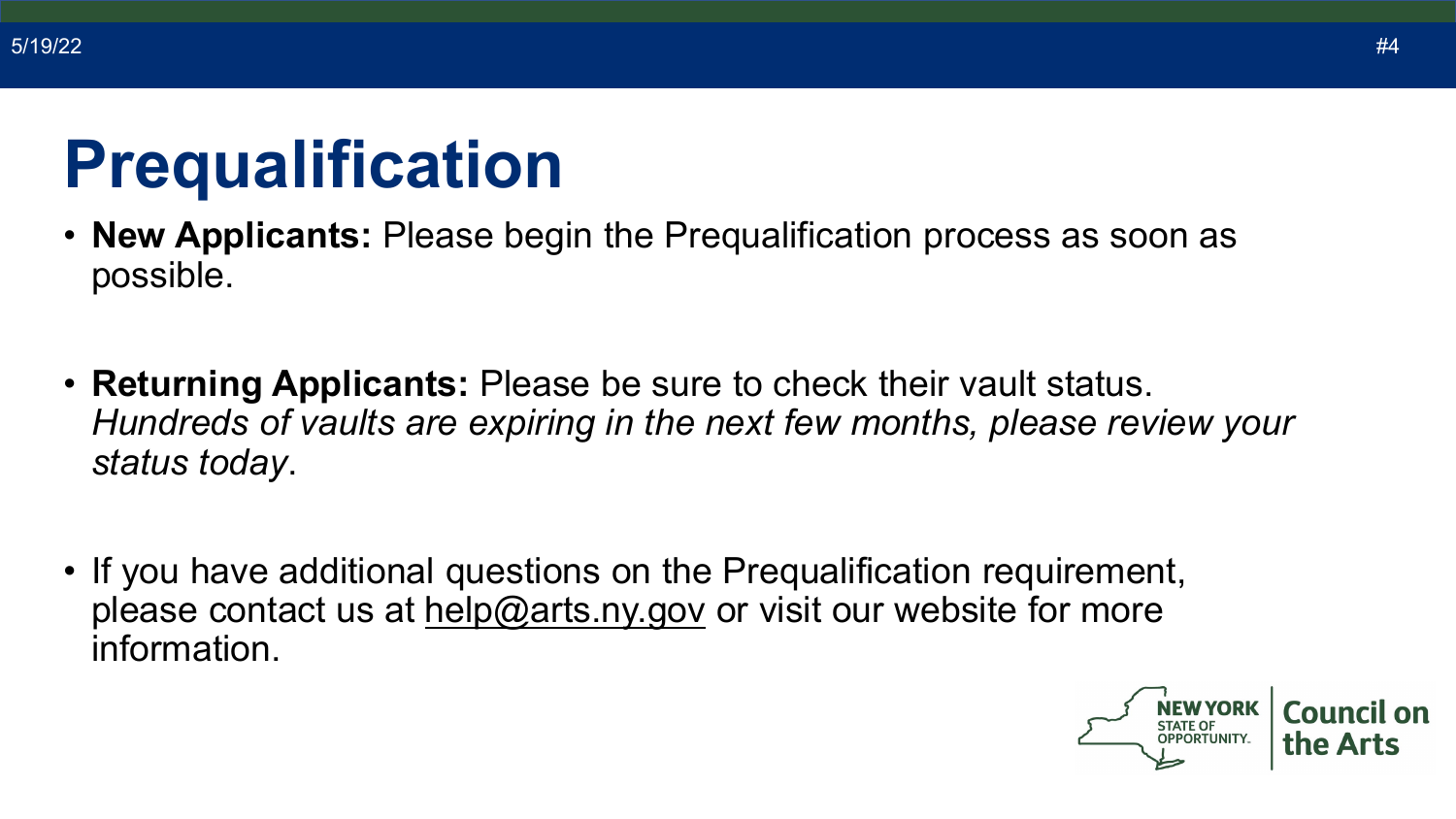## **Key Dates**

- Guidelines posted: **May 9, 2022**
- Application portal opens: **May 24, 2022**
- Application portal closes: **July 12, 2022, at 4PM**

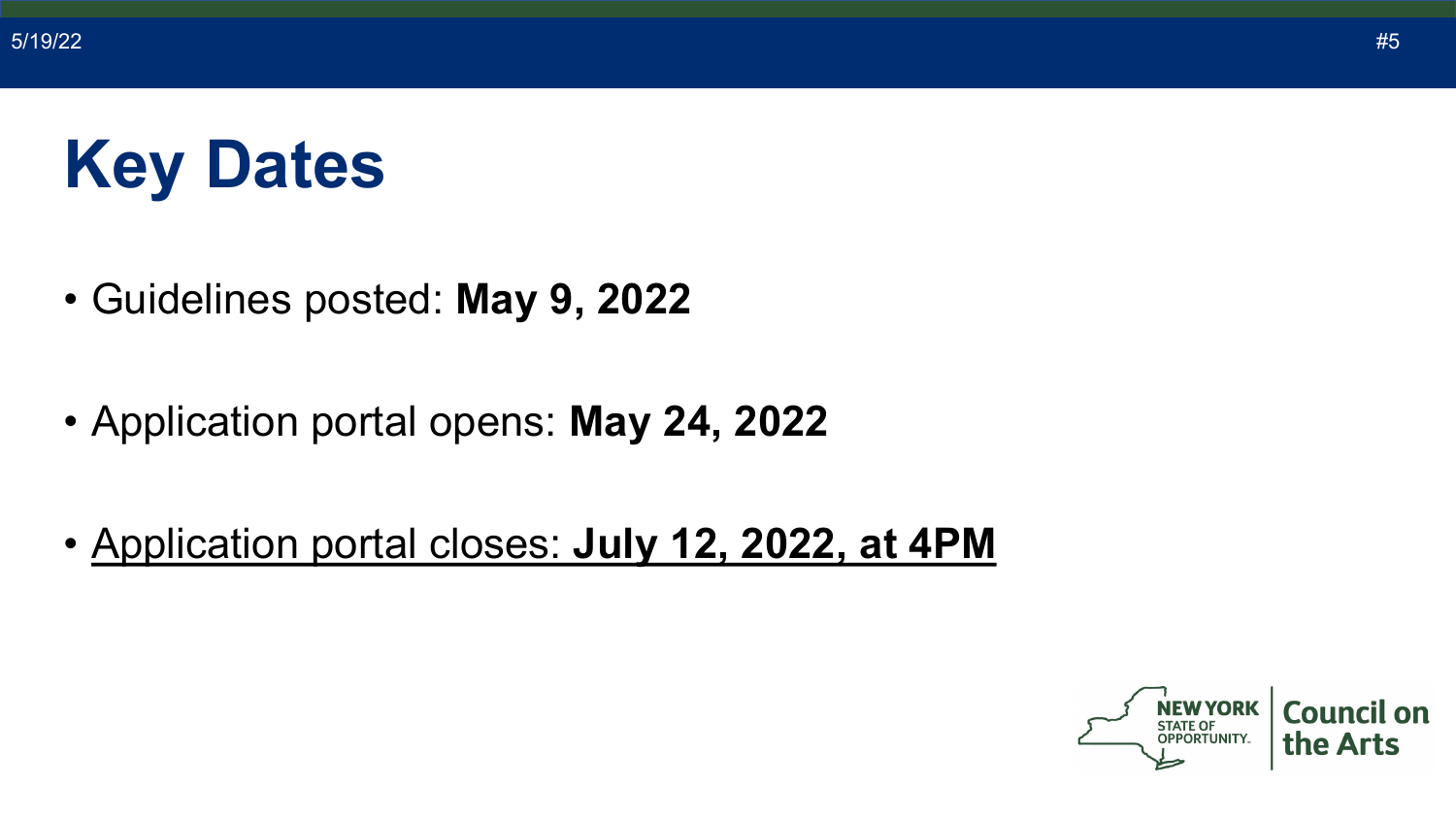# **Opportunity Overview**

After the past two challenging years **Regrowth and Capacity Enhancement**  offers support for arts and cultural organizations to redevelop their ability to serve their audiences.

NYSCA recognizes that arts/cultural programming may represent the visual, performing or literary arts, or it might reflect interdisciplinary work which is typically positioned between at least two art forms and may include environmental art, social justice practice or the intersection of any art form and the liberal arts or service organizations that focus on arts and culture.

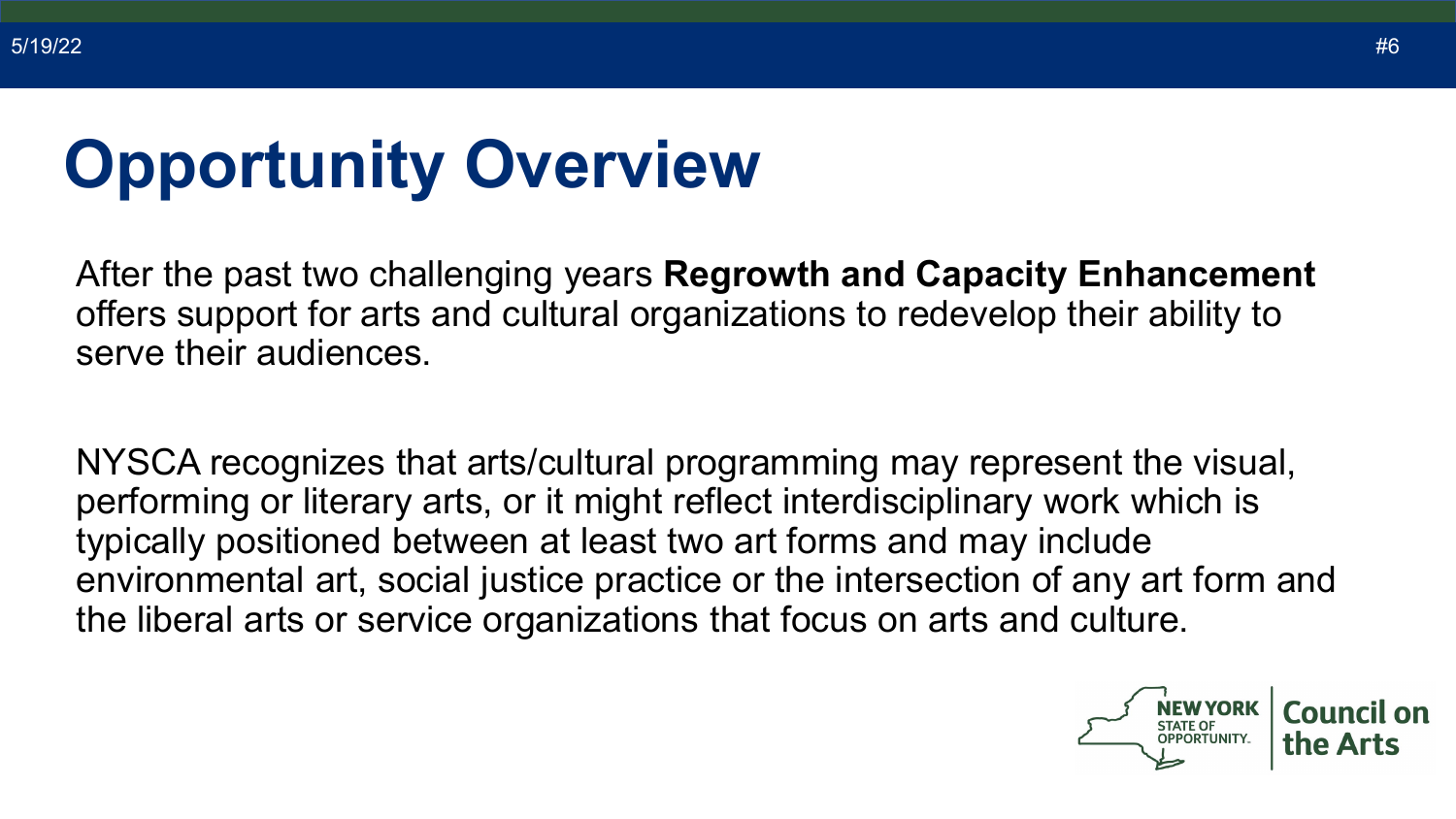#### **Opportunity Overview**

Organizations with operating budgets over \$100,000 may apply for up to three \$10,000 awards for different activities.

Organizations with operating budgets under \$100,000 maybe apply for up to three \$5,000 awards for different activities.

Each request must be a separate application.

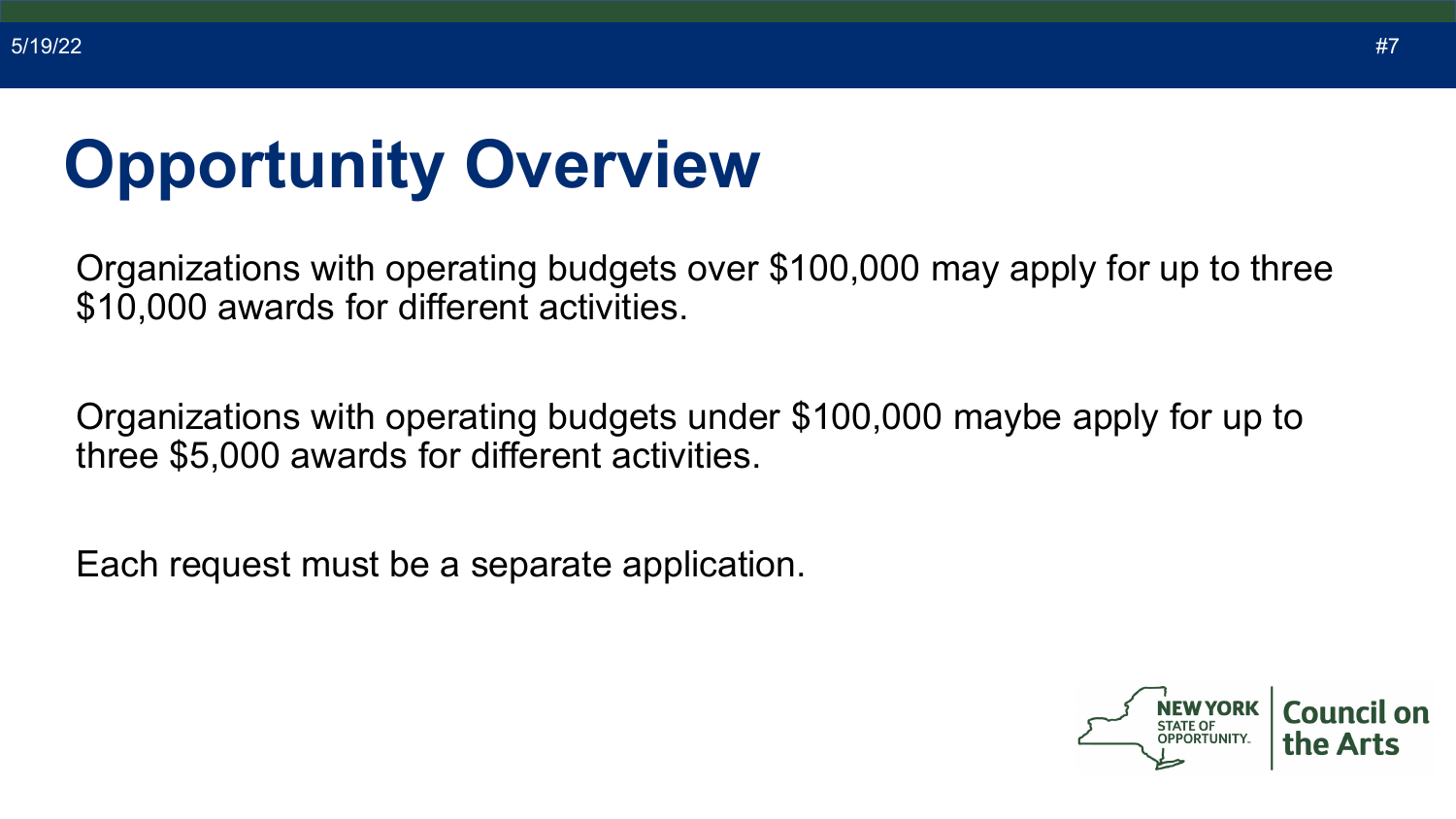# **Opportunity Overview**

Each organization has been impacted uniquely, so supported activities can be very different and may include:

- Staff salaries whose positions were furloughed or reduced during the pandemic
- Payment to artists
- Programmatic costs
- Audience development including marketing or new forms of programmatic delivery
- Health and safety expenses (non-capital)

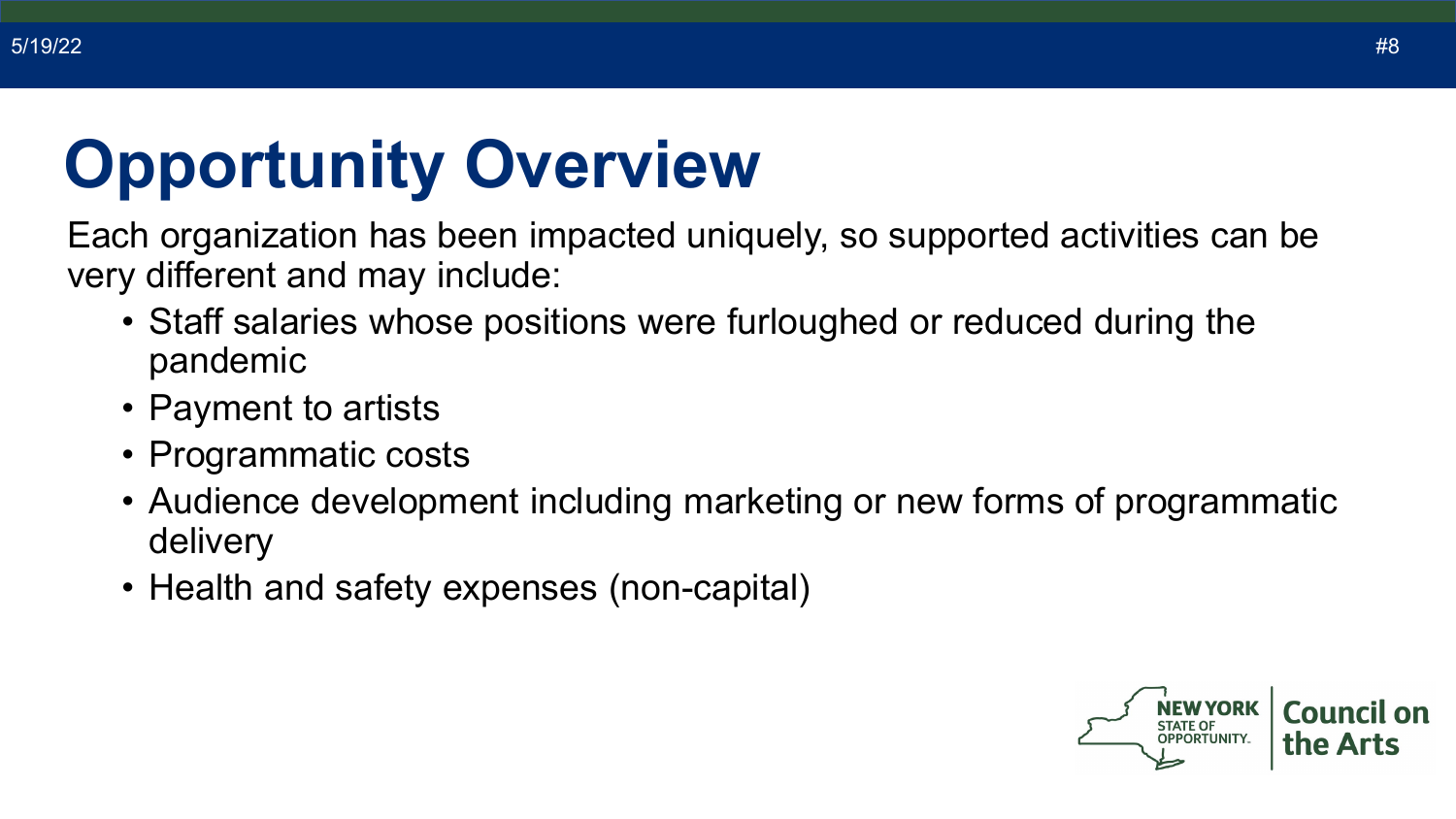# **Opportunity Overview – Eligibility**

• Non-profit organizations either incorporated in or registered to do business in New York State, Native American tribe in New York State, or unit of government in New York State municipalities.

- Principal place of business located in New York State.
- Receive a satisfactory evaluation in the Vendor Responsibility Review.
- Primary focus (more than 50%) must be on arts/culture.
- Be open and accessible to the general public (by appointment only does not fulfill this requirement).
- Please note: Fiscally sponsored organizations are not eligible to apply for this opportunity. This includes organizations within universities, or part of a larger "umbrella" organization.

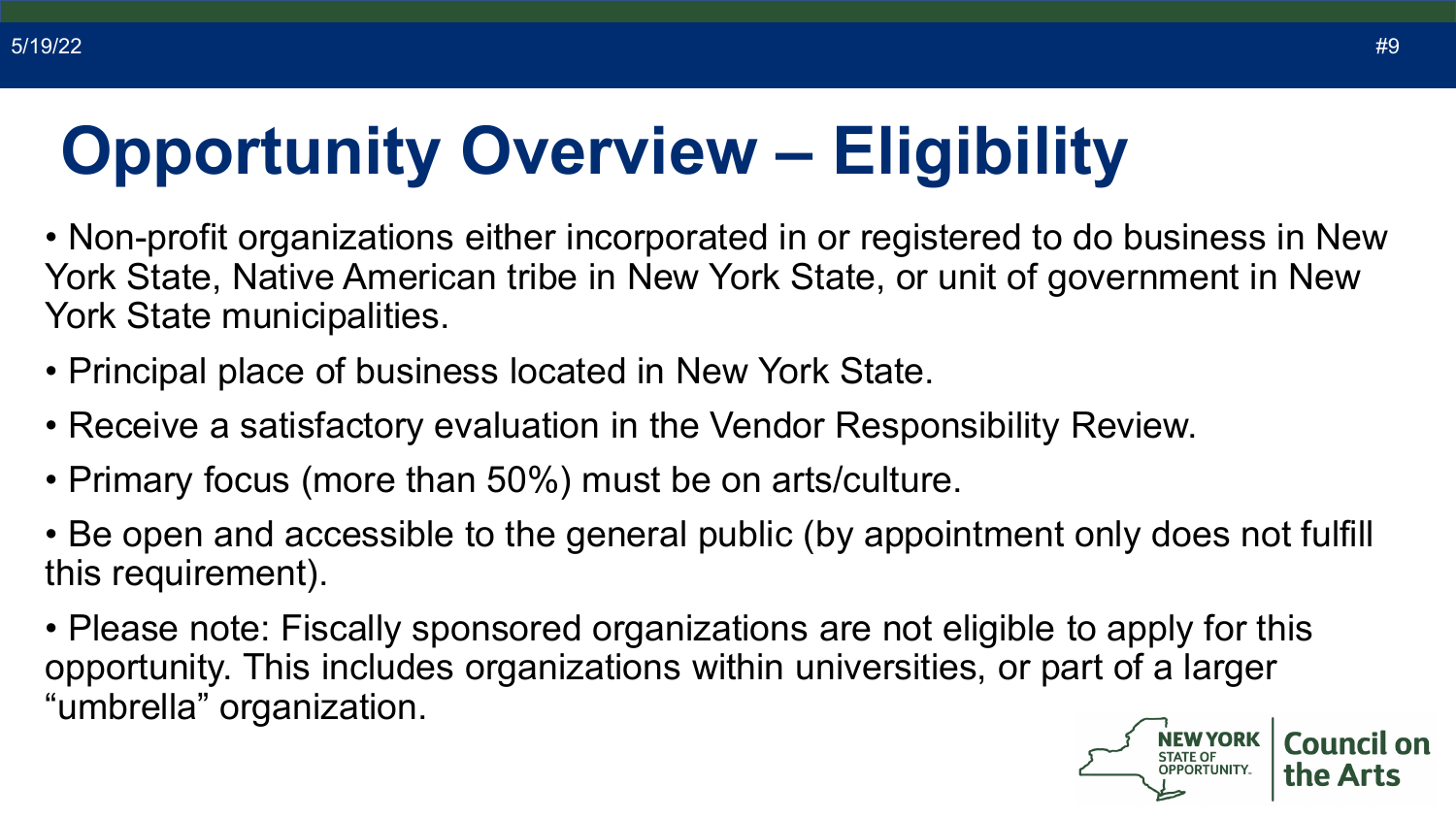# **Funding Priorities**

**Any eligible organization may apply and will be considered for funding. NYSCA will also use the following priorities in determining awards.**

- Organizations within and serving historically underrepresented communities (see the full list in the guidelines)
- Organizations whose 2019 operation budgets are below \$10,000,000
- Organizations whose staff and board reflect historically underrepresented communities

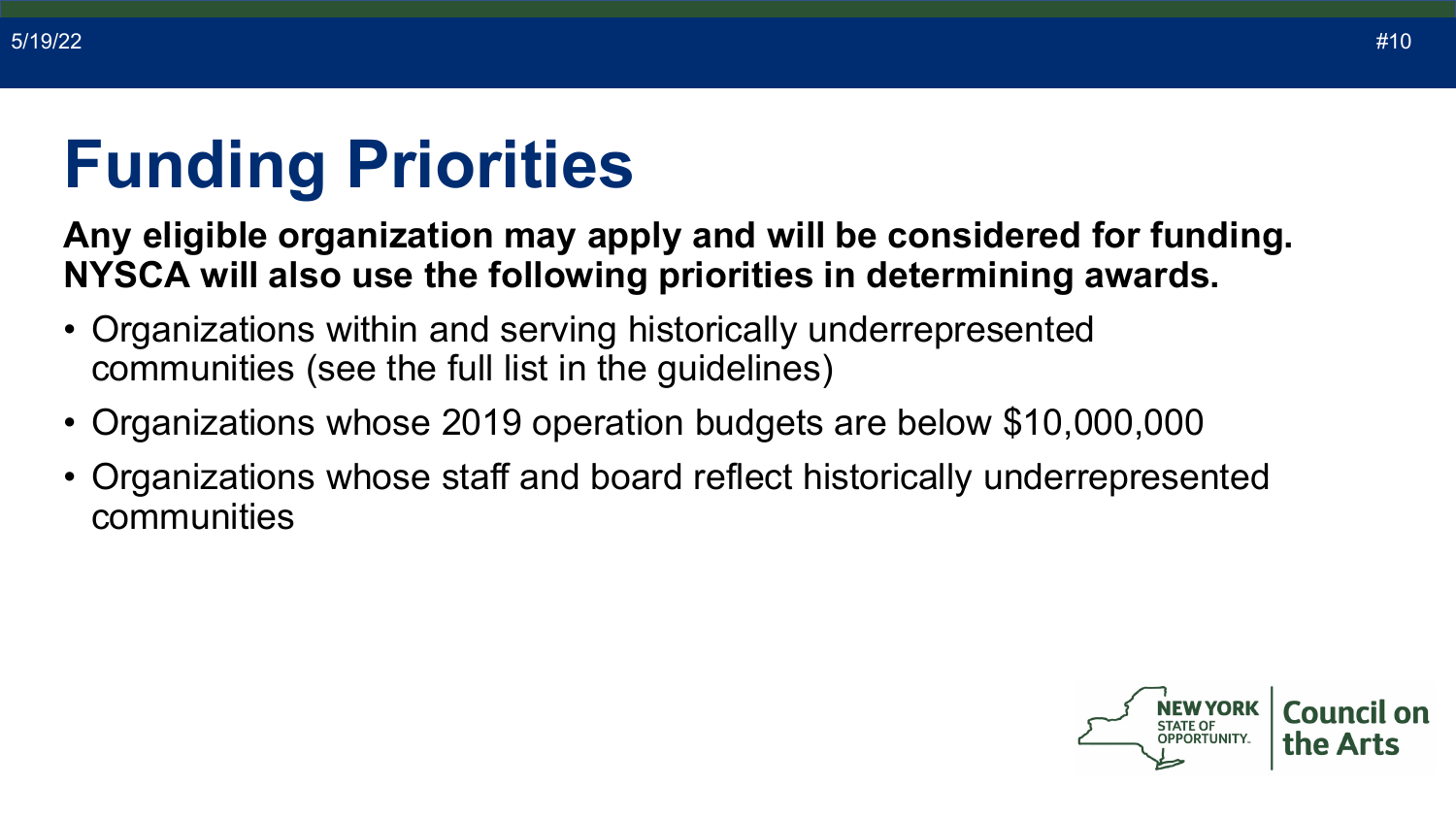#### **Narrative Questions**

#### **You will first be asked to respond to drop down questions which include:**

- Selecting from statements that reflect your organization's experience of the past two years
- Whether or not your organization serves historically underrepresented communities
- Whether or not your staff and board represents those communities.
- Identifying one capacity enhancement area for funding. These include rehiring staff, increasing staff hours, increasing salaries, paying artists, program planning, program implementation, audience development, marketing/advertising, health/safety or other.

Council on

the Arts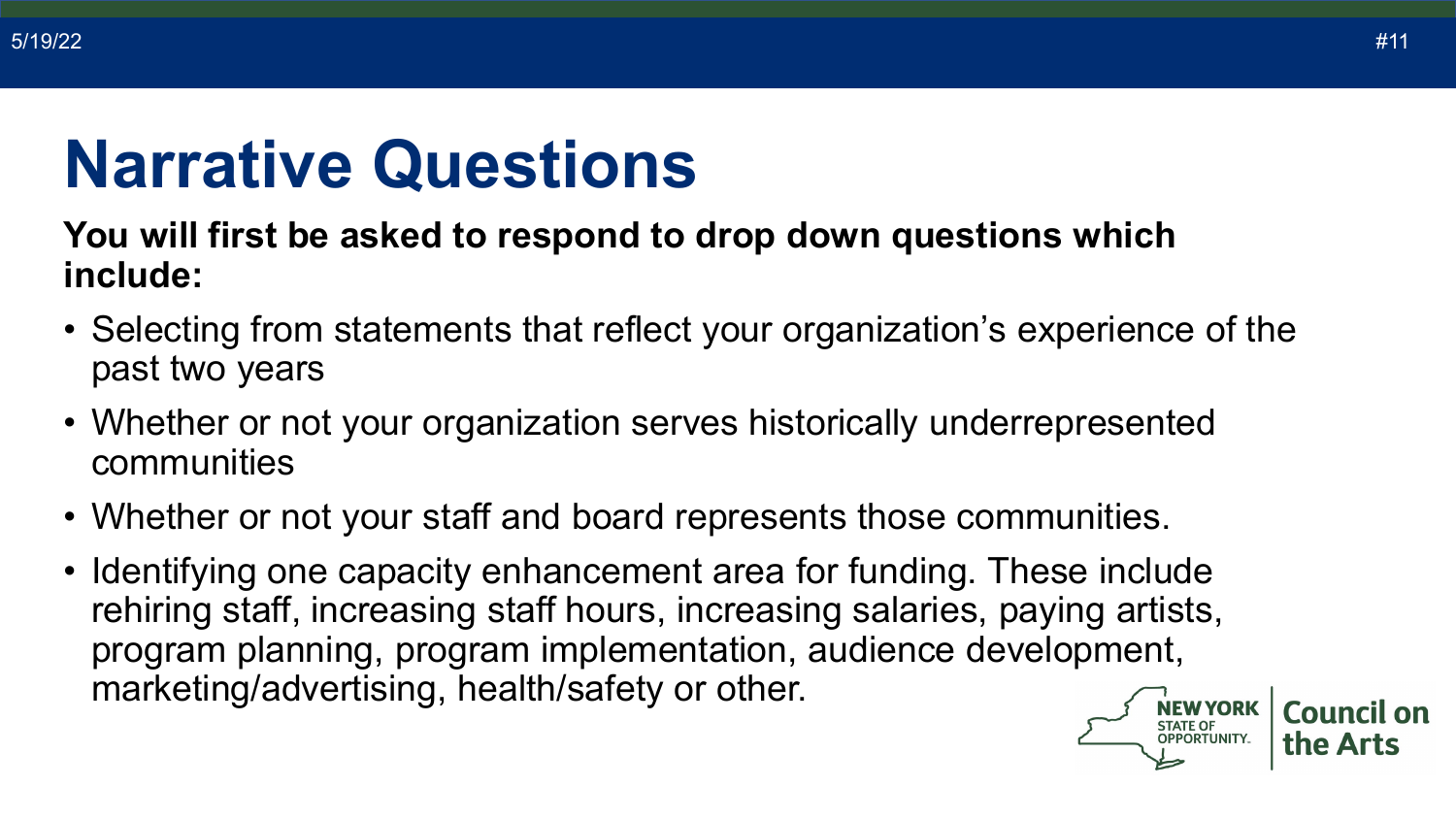#### **Narrative Questions**

In 250 characters or less:

Briefly describe the activity this funding would support.

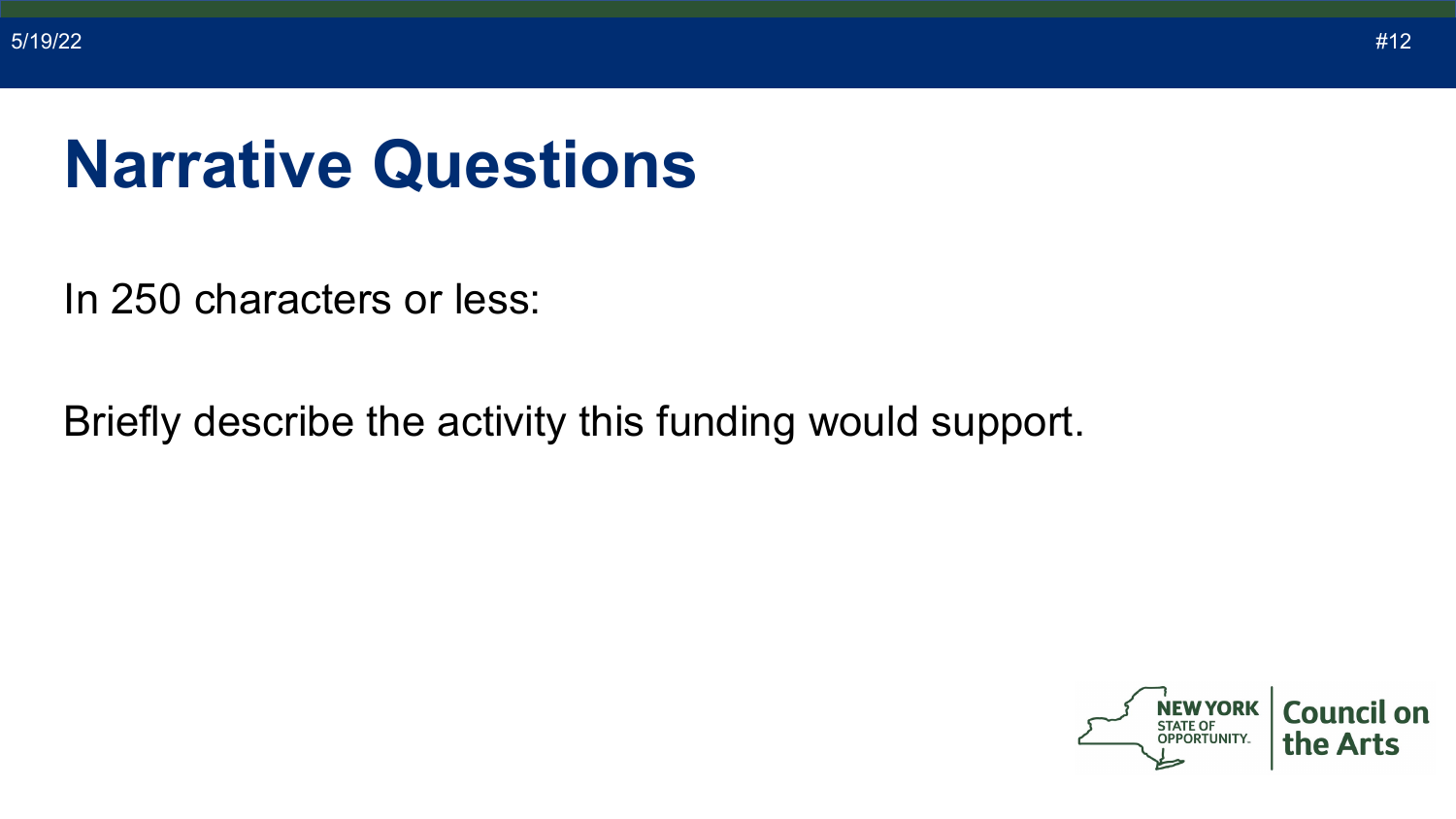#### **NYSCA Tips on Narrative Questions**

Remember you can submit up to three separate applications for this opportunity.

Each application should address a different issue or problem.

For example: for your first Regrowth and Capacity Enhancement application you identify all the areas in which you have been impacted, including that you have had to furlough staff. Then you select that funds would be used to increase staff hours and briefly describe how an award would support that goal.

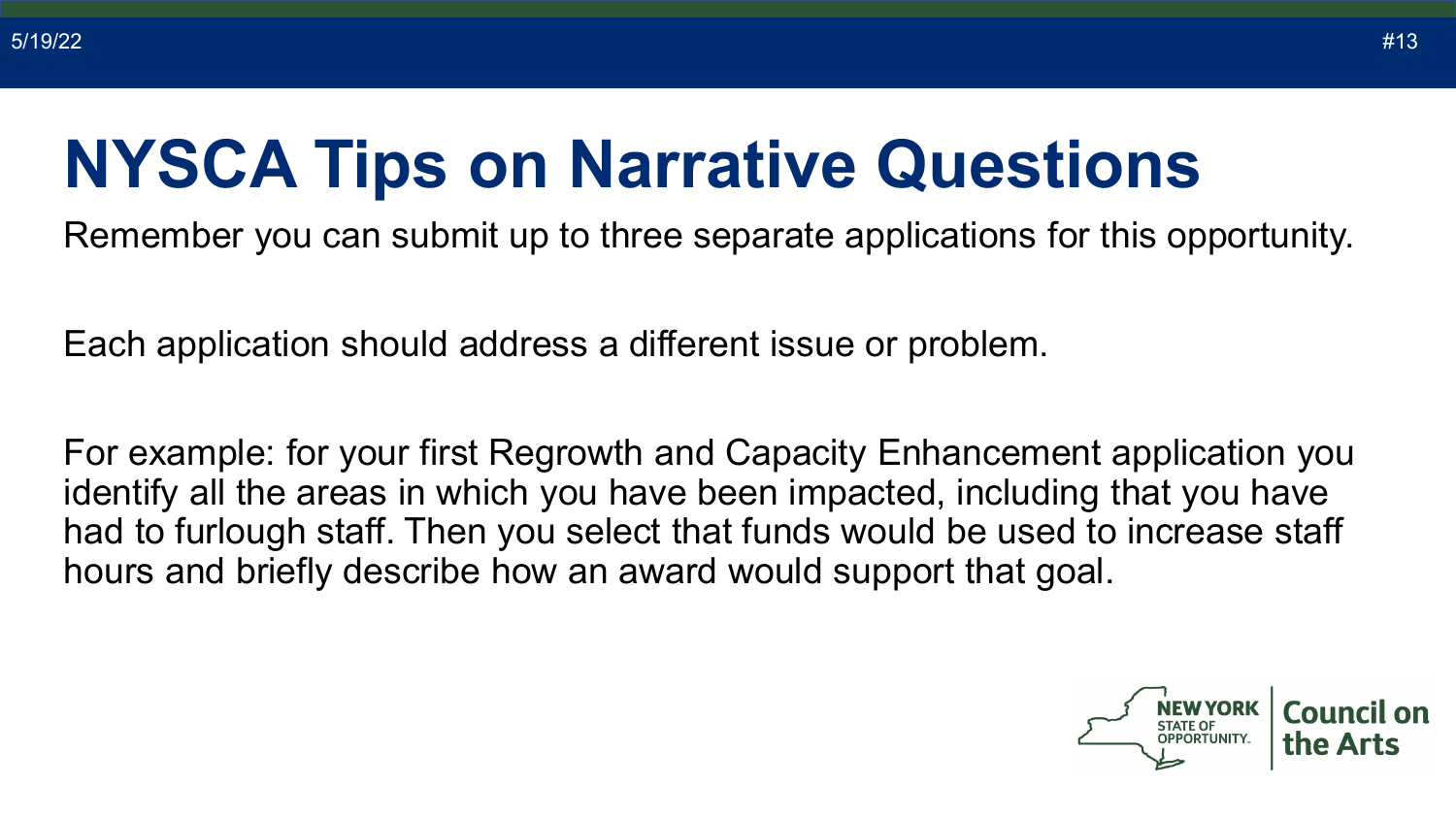#### **NYSCA Tips on Narrative Questions**

Think about the basics, as relevant: "who, what, where, when, how."

**Weak Response:** "Fund a position we furloughed during pandemic."

**Stronger Response:** "We reduced our Artistic Director (AD) to half-time during the pandemic as all performances were cancelled. Funds will return the position to full-time. Our AD manages staff, leads artistic direction, and will direct at least one show this year."

*Bonus tip?* The "Stronger" example is 244 characters.

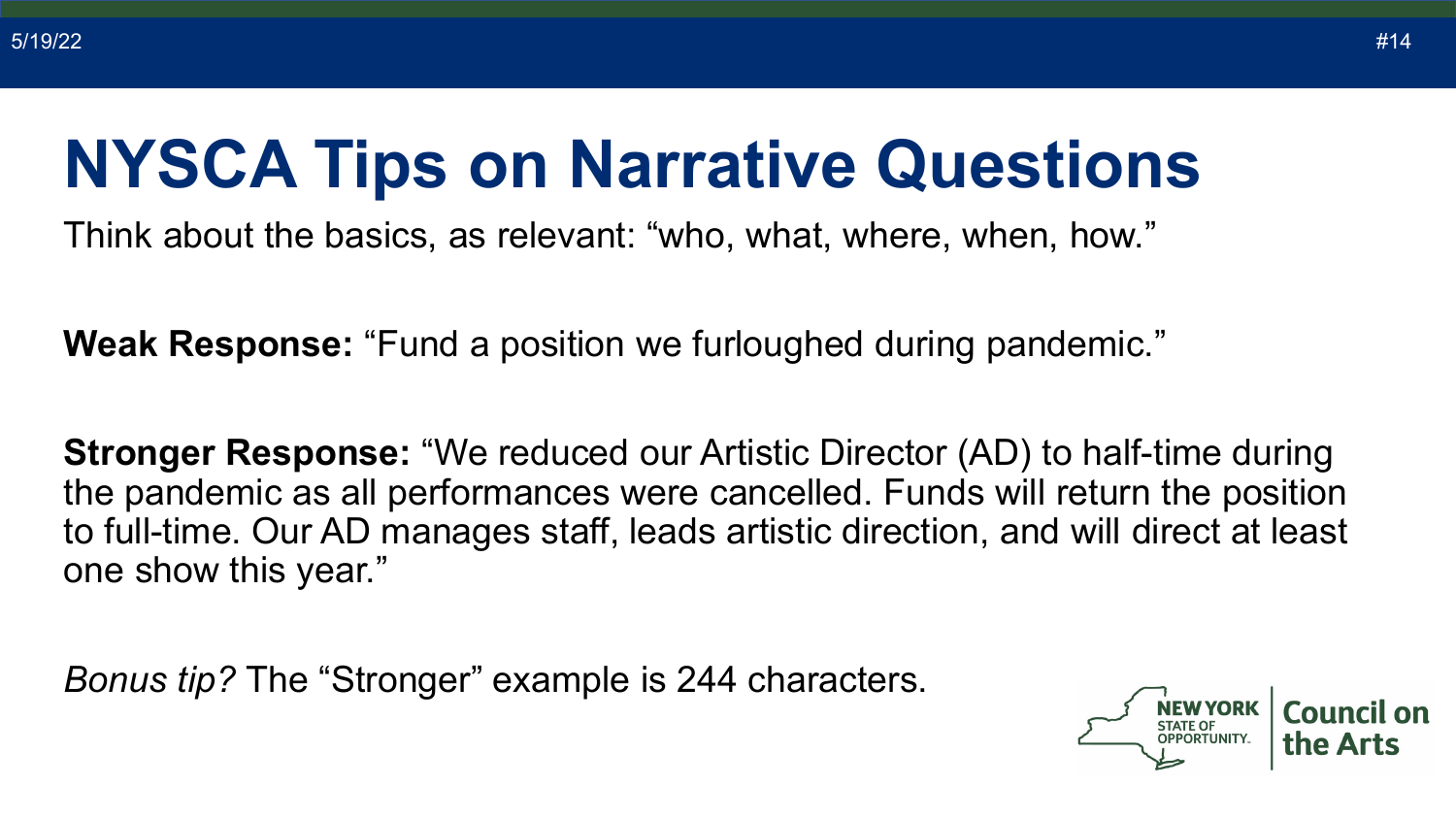#### **How is my Application Evaluated?**

- NYSCA staff will review each application for eligibility and priorities based on the guidelines.
- Based on our budget, eligible requests will move forward for approval by Council.

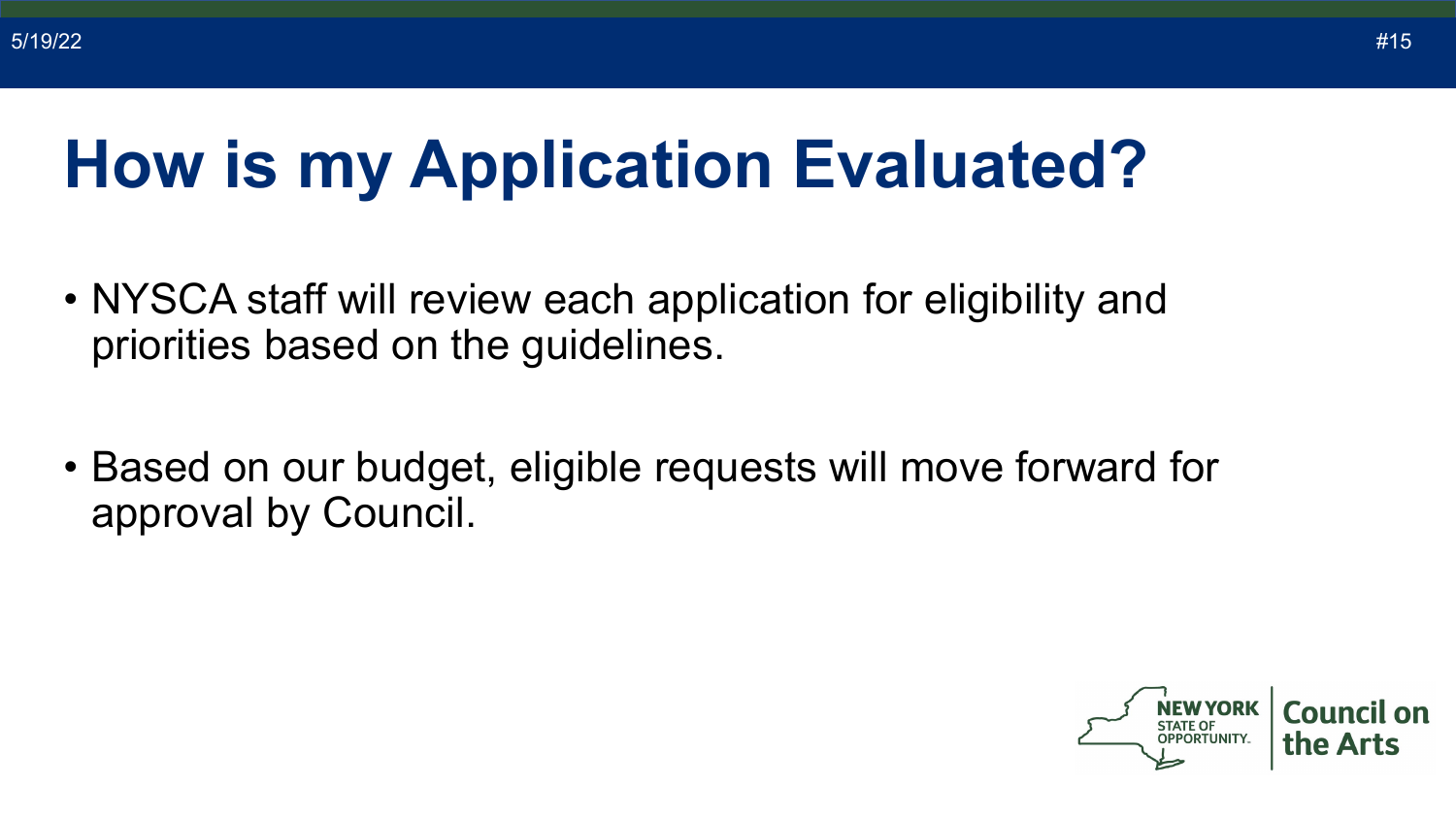**Question:** If I apply for Support for Organizations, can I apply for Regrowth and Capacity Enhancement?

**Answer:** Yes.

**Question:** If my organization is on multi-year, can I apply for Regrowth and Capacity Enhancement?

**Answer:** Yes.

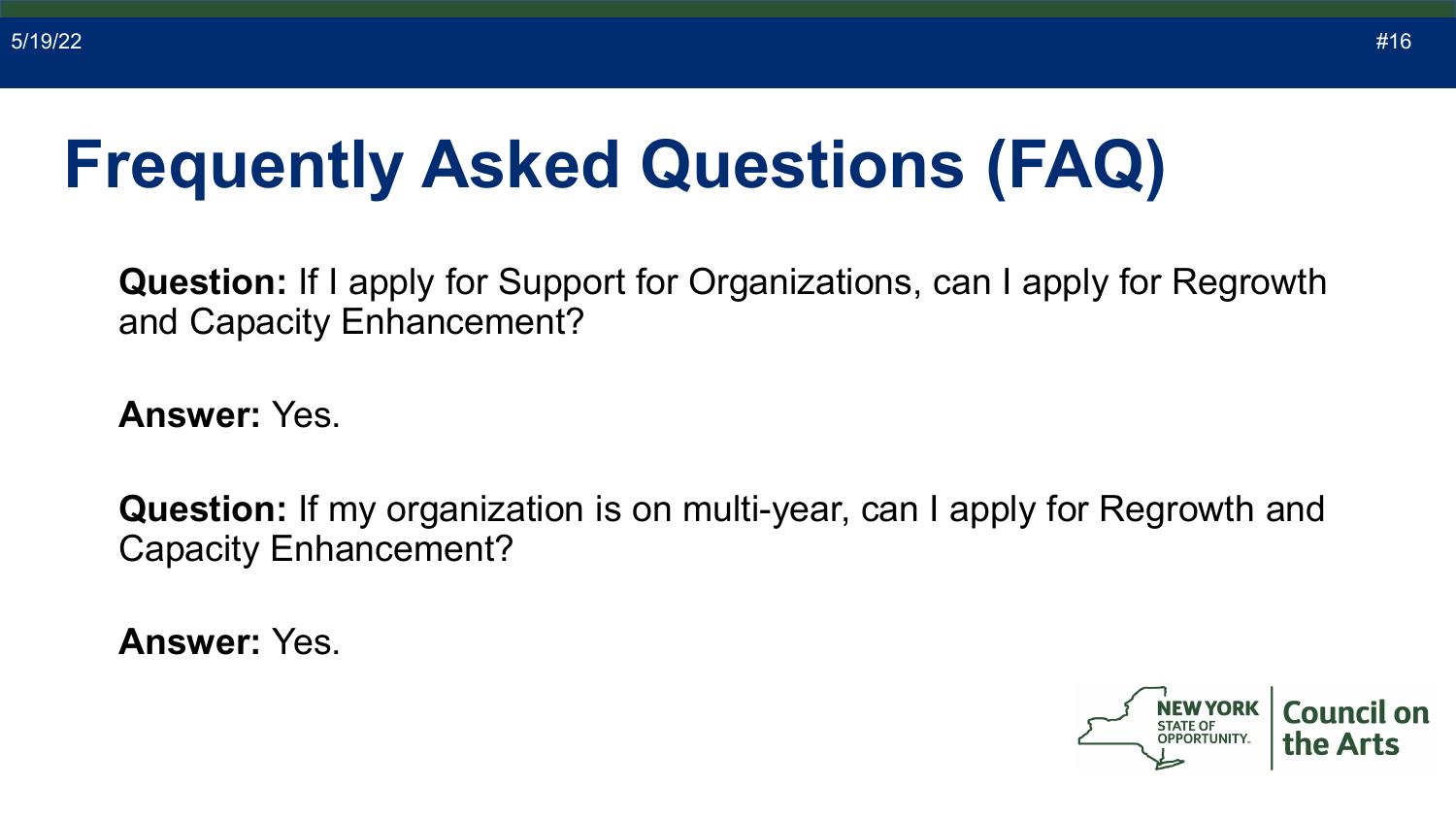**Question:** Can I ask for support for the same thing in both Support for Organizations and Regrowth and Capacity Enhancement? For example, can I fund the same position with both grants?

**Answer:** No. Your applications should be distinct and not fund the same line items. This holds true for any other NYSCA categories.

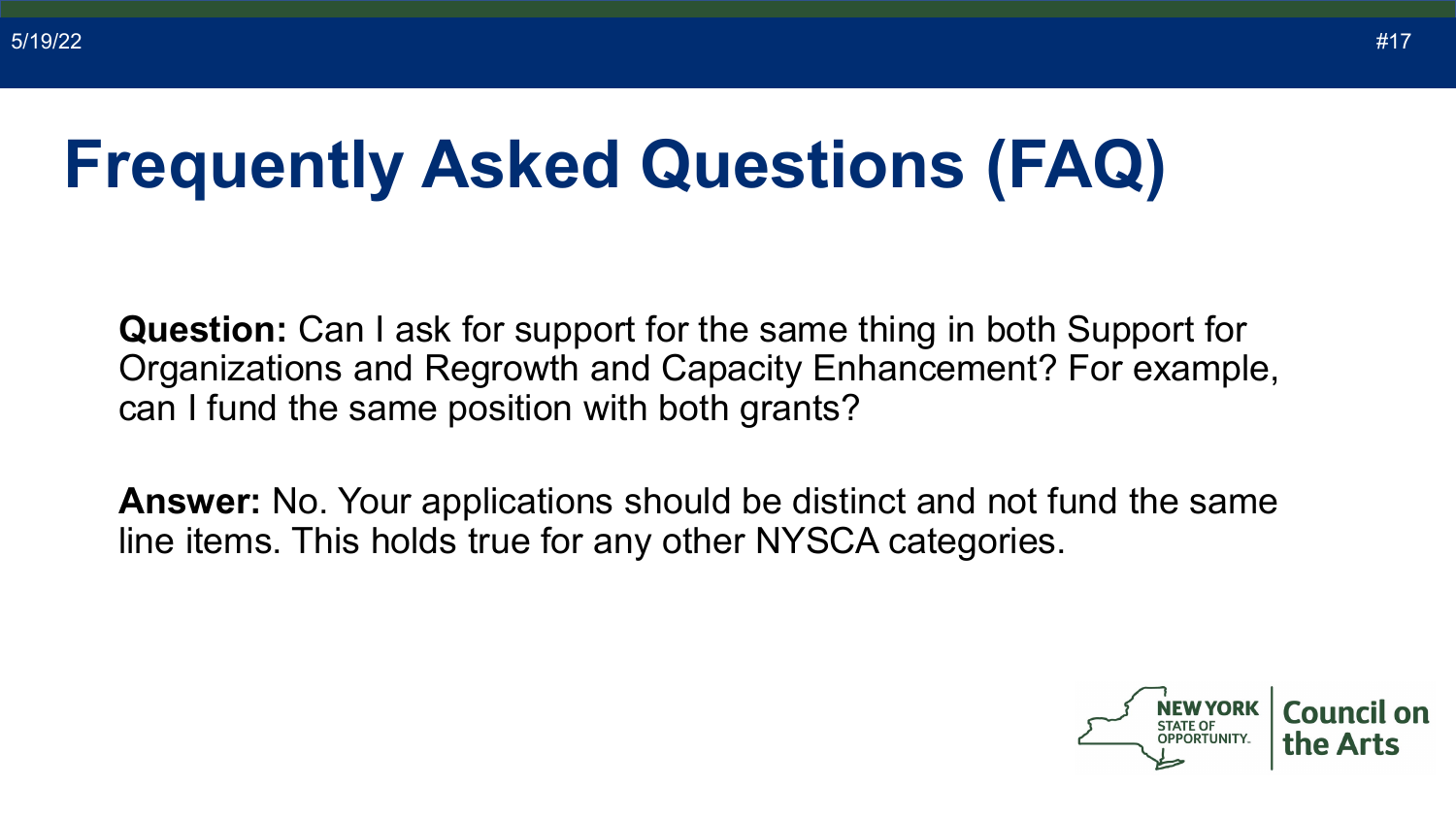**Question:** If my organization applies to our local Statewide Community Regrant site, can I also apply for this opportunity?

**Answer:** Any organization applying to NYSCA for 2023 funding is ineligible to apply for local Statewide Community Regrants funding for the same year.

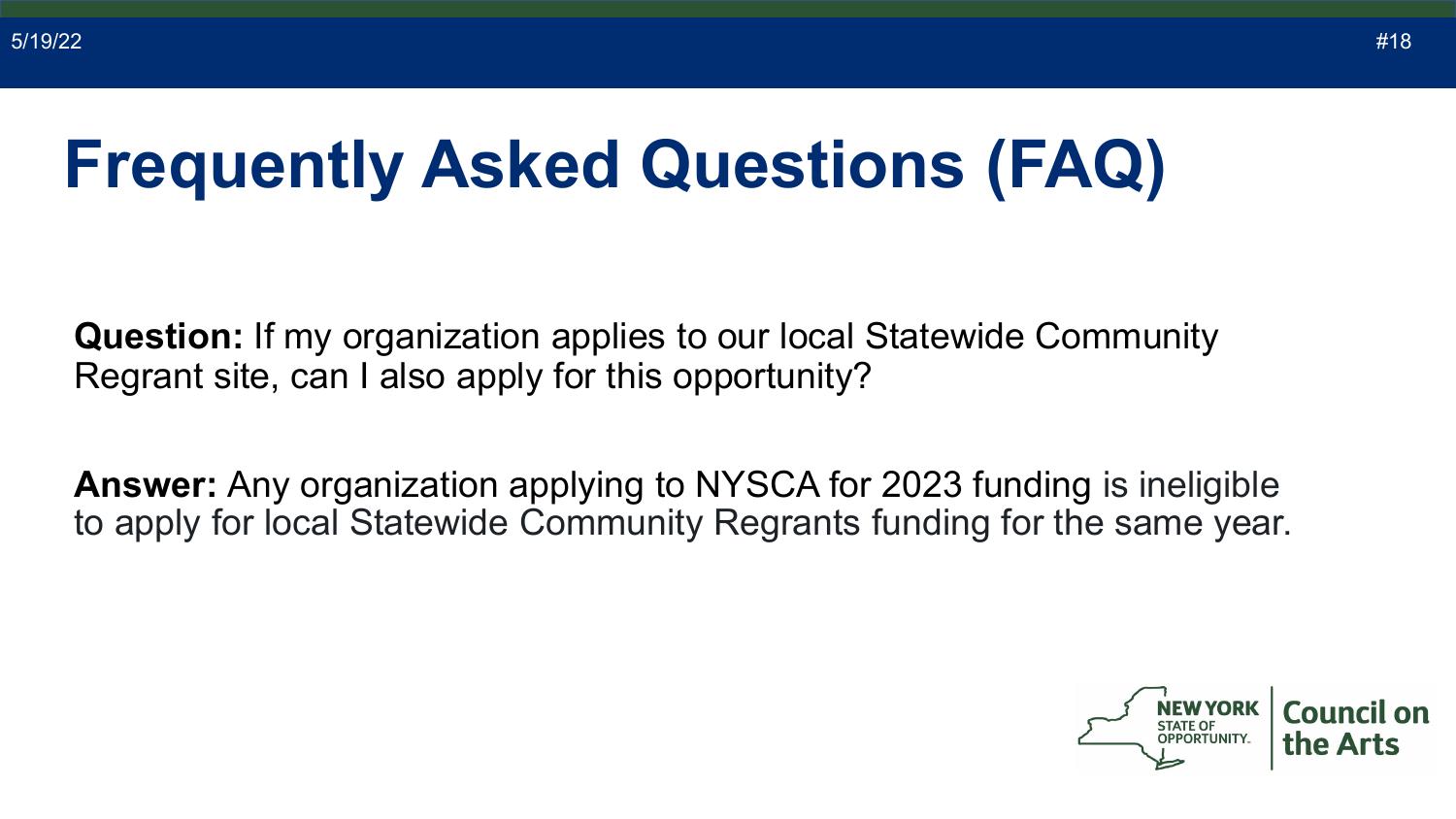**Question:** How do you define what an arts or cultural organization is?

**Answer:** Typically, an organization would represent visual, performing, literary or interdisciplinary arts. If you have any questions about whether or not your organization is primarily an arts or cultural organization you should contact NYSCA staff directly to discuss.

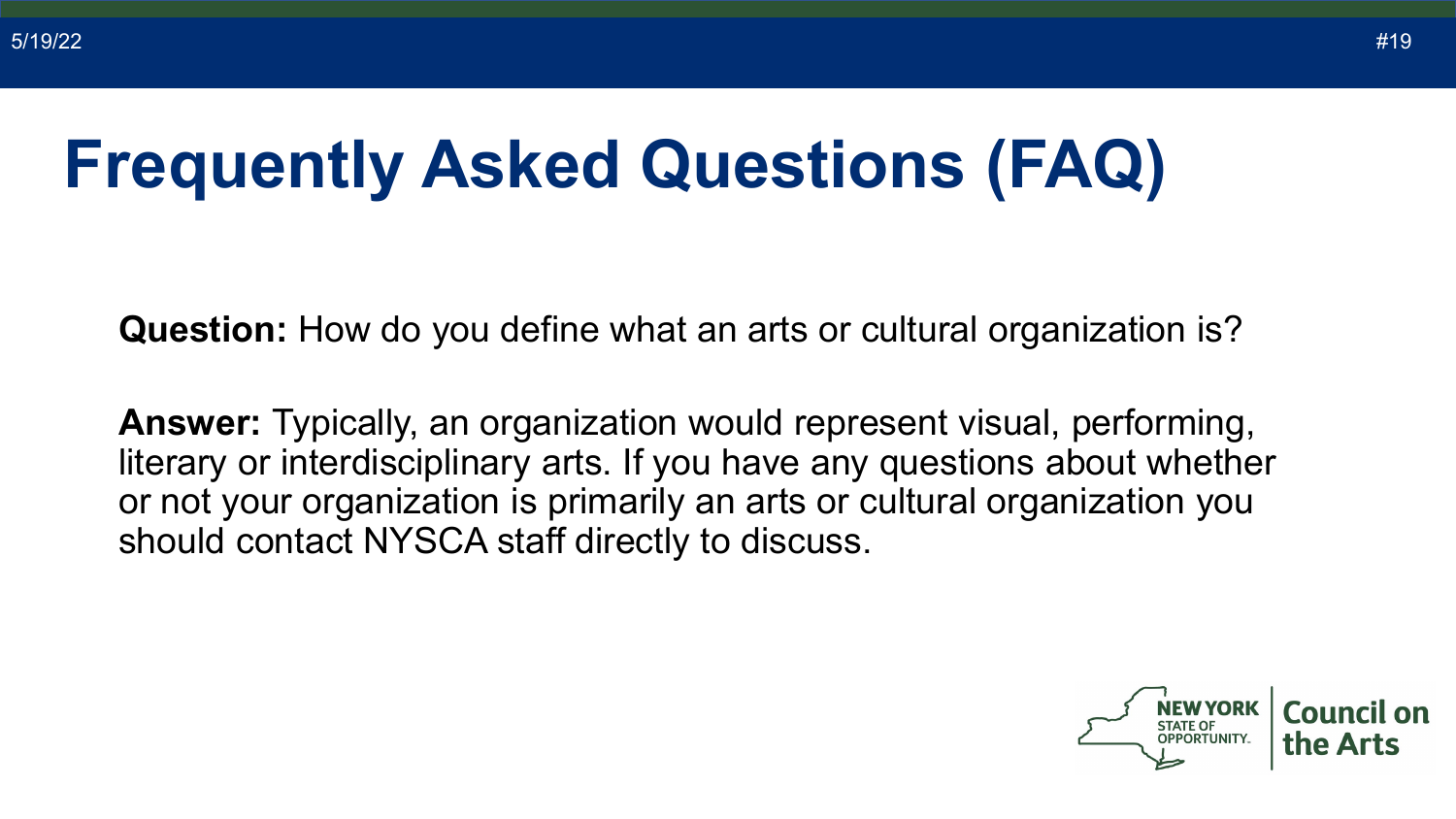**Question:** My organization is arts/cultural but it doesn't meet any of the priorities. Does that mean my organization cannot apply?

**Answer:** No. **Your organization can apply**. Understanding that NYSCA receives thousands of applications each year, support for Regrowth and Capacity Enhancement will first go to those that are eligible and meet priorities. Depending on the availability of funds, organizations that are not in the priority group may still receive funding.

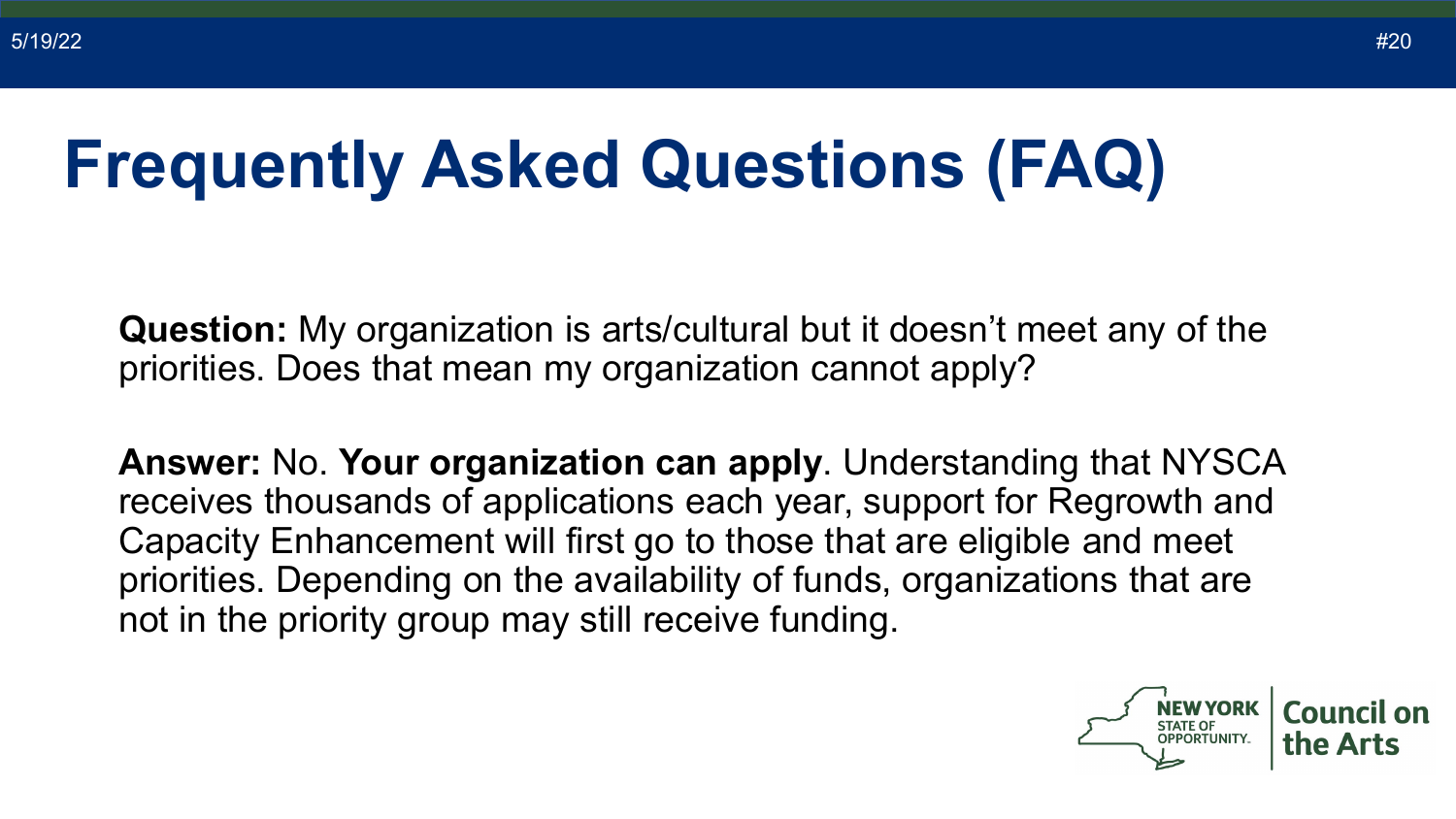**Question:** Is there anything this **cannot** fund?

**Answer:** Yes! Please read the guidelines carefully and review the section "What Regrowth and Capacity Enhancement cannot fund." Some examples include capital expenses, software, entertainment, competitions and contests – but do read this section carefully. If you apply for anything on this list the application will not be fundable.

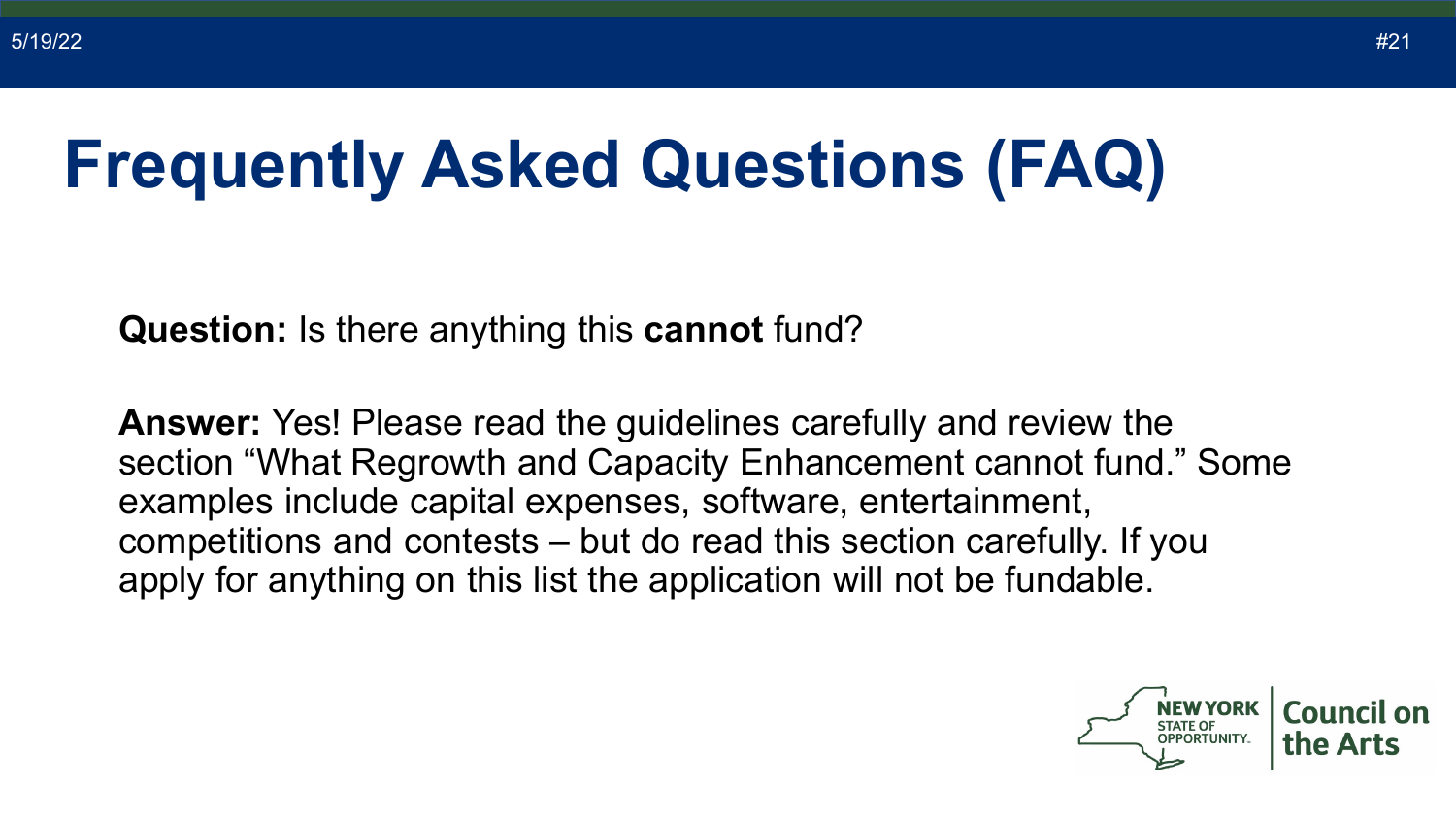#### **Who Should I Contact with Questions?**

- For technical questions on submitting online applications or prequalification, contact [help@arts.ny.gov](mailto:help@arts.ny.gov)
- For opportunity-related questions, please contact Program Staff. View contact information here:<https://arts.ny.gov/contact>
- Submit questions at least two weeks before the application deadline. Please note that we do not review written draft application materials.

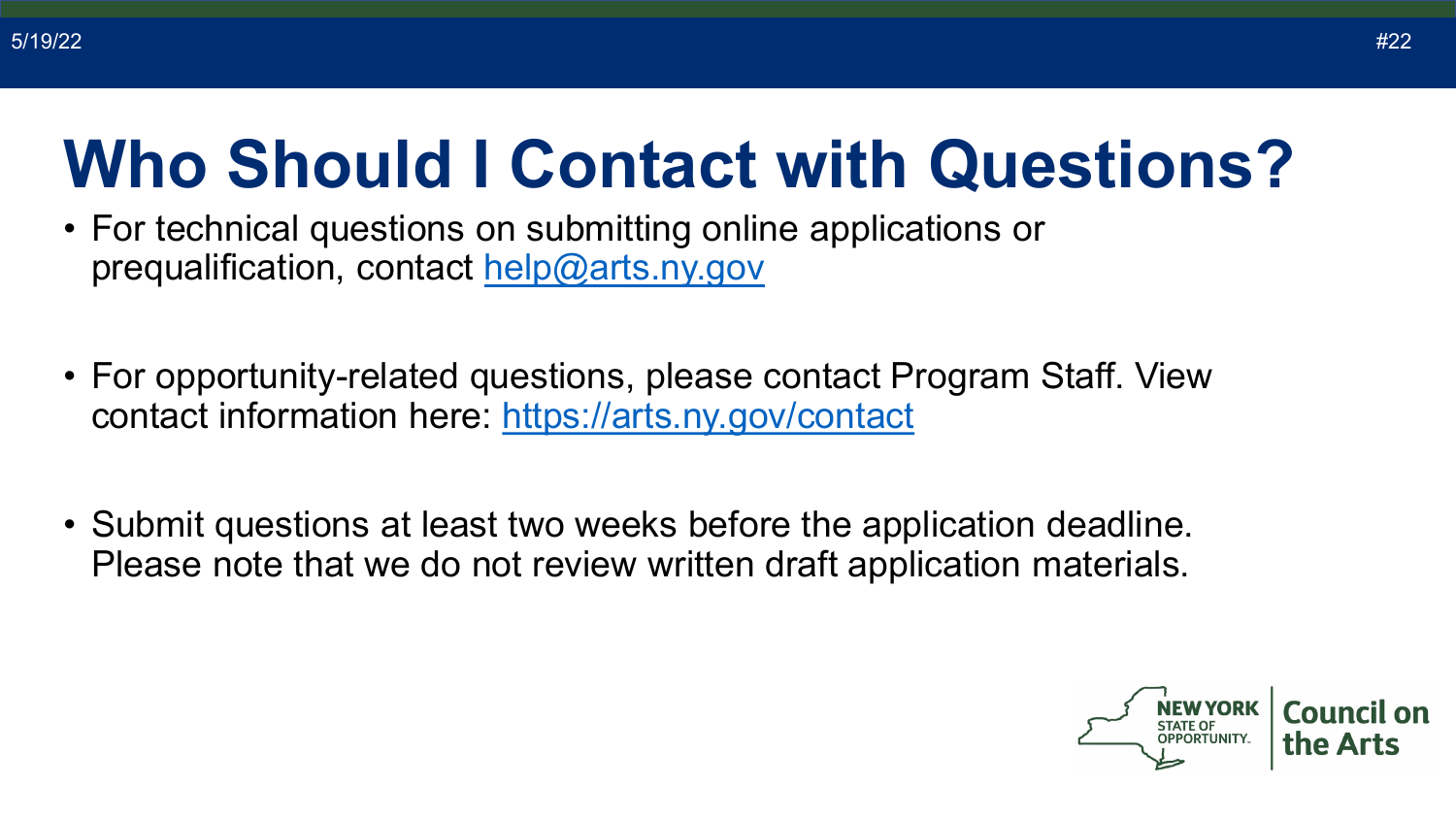#### **Next up for NYSCA**

- Webinar Week continues May 16 May 19!
	- **Please note: all webinars are recorded and posted on the NYSCA website**
- Office Hours will begin soon! Please continue to check our website!
- You can reach NYSCA staff beyond office hour sessions
- Don't wait Prequalify! Confirm you are Prequalified.